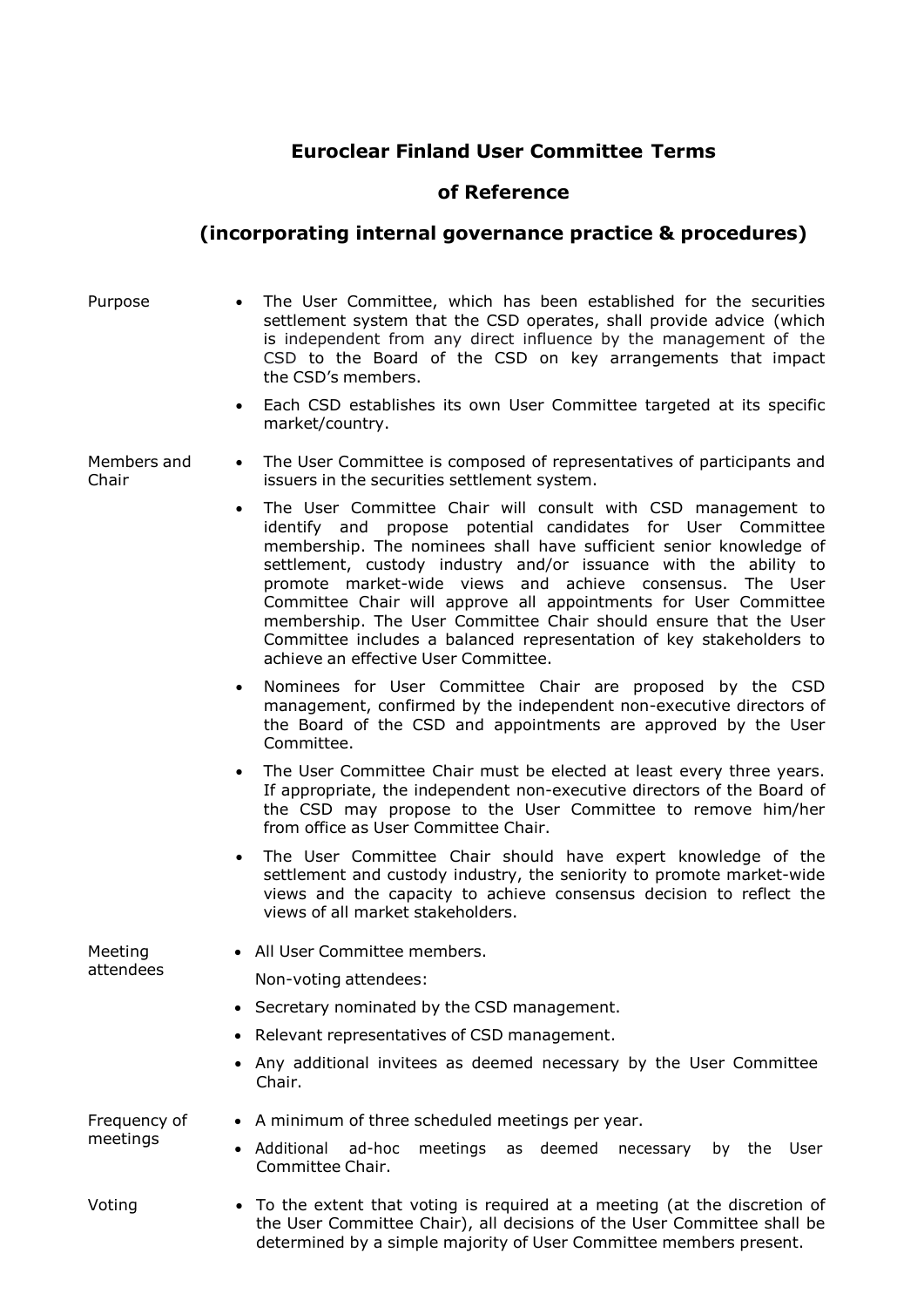|                                       | • Each User Committee member has one vote and all votes are equal.<br>• The User Committee Chair has the casting vote in case of equality of<br>votes.                                                                                                                                                                     |
|---------------------------------------|----------------------------------------------------------------------------------------------------------------------------------------------------------------------------------------------------------------------------------------------------------------------------------------------------------------------------|
| Meeting agenda<br>and notice          | • The User Committee Chair with input from the secretary sets the<br>agenda.<br>• Notice of meetings shall be sent by electronic means.                                                                                                                                                                                    |
| Committee<br>support and<br>resources | • Administrative and logistical support is given by the CSD.<br>• Minutes shall be drafted by the secretary and be submitted to the User<br>Committee for approval.                                                                                                                                                        |
| Mandate                               | The User Committee provides independent advice to the Board of the<br>CSD, on key arrangements that impact the CSD's members, including on:<br>$\checkmark$ criteria for accepting issuers and participants<br>$\checkmark$ service level<br>$\checkmark$ significant developments needed to adapt to market changes       |
|                                       | The User Committee will review and act as appropriate on relevant audit<br>findings submitted by the CSD for review.                                                                                                                                                                                                       |
|                                       | The User Committee may also submit a non-binding opinion to the Board<br>of the CSD containing detailed reasons regarding the pricing structures of<br>the CSD.                                                                                                                                                            |
|                                       | The User Committees of linked CSDs may request (by consensus of the<br>User Committee) DVP settlement and this shall be regarded by a CSD as<br>practical and feasible and evidencing market demand for DVP settlement.                                                                                                    |
| Relationship<br>with other<br>bodies  | • The User Committee will be informed by the CSD of any decision in<br>which the Board of the CSD decides not to follow the advice of the<br>User Committee.                                                                                                                                                               |
|                                       | The User Committee may inform the competent CSD's authority of<br>any areas in which it considers that the advice of the User Committee<br>has not been followed.                                                                                                                                                          |
| Reporting to the<br>Board             | The User Committee will provide the minutes of their meetings to the CSD<br>Board.                                                                                                                                                                                                                                         |
| Conflicts of<br>Interest              | User Committee members must notify potential or actual conflicts of<br>interest to the User Committee Secretary and Chair immediately. The User<br>Committee Chair will determine how to conclude on the conflict of interest<br>and the steps to be taken to manage a conflict where it is determined that<br>one exists. |
|                                       | • Where the User Committee Chair has an actual or potential conflict of<br>interest, the process to conclude on that conflict of interest shall be the<br>responsibility of the independent non-executive directors of the CSD<br>Board.                                                                                   |
|                                       | • Where it is determined that a User Committee member or the User<br>Committee Chair has an actual or a potential conflict of interest in<br>relation to a particular matter, that member shall not be allowed to vote<br>on that matter.                                                                                  |